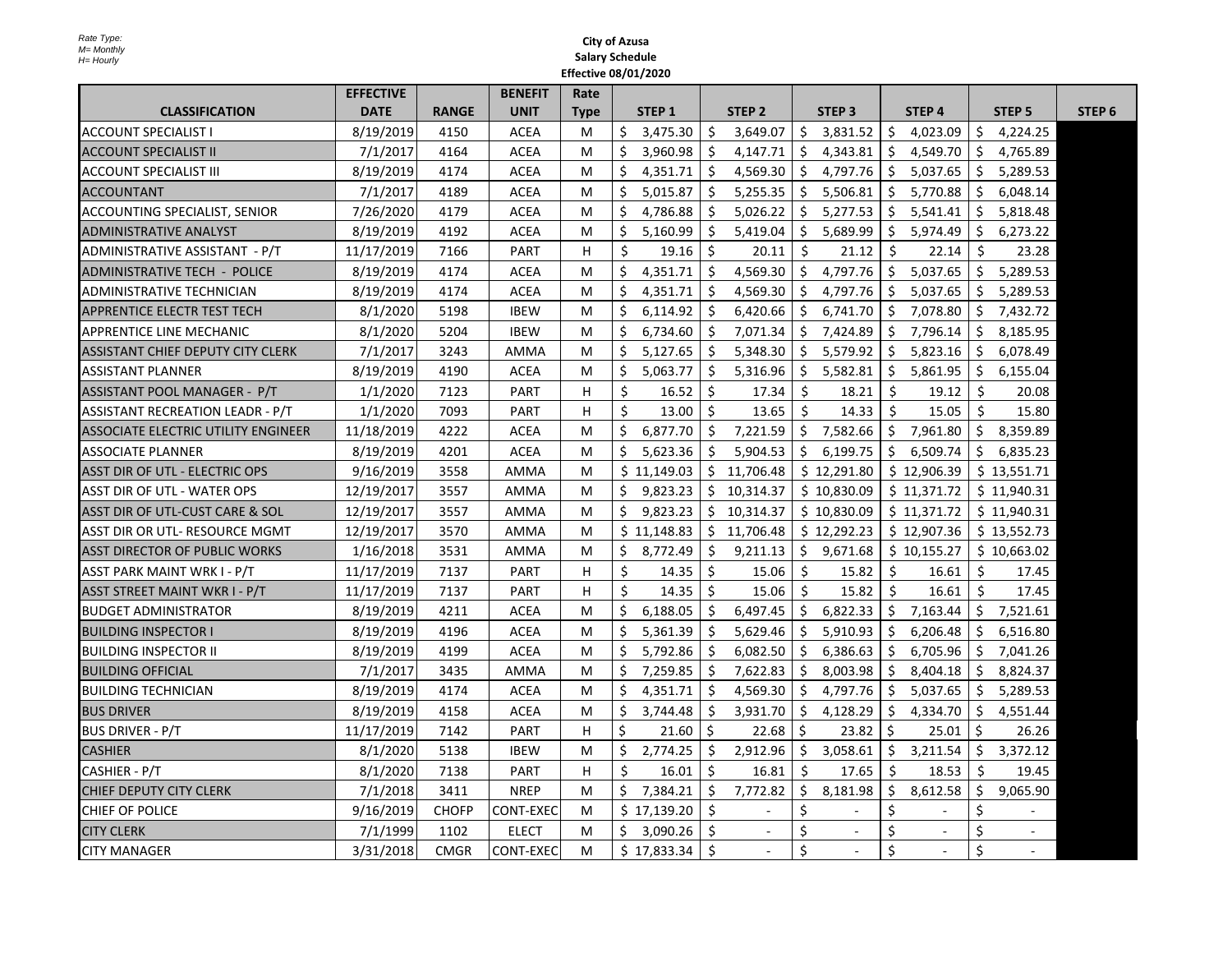|                                            | <b>EFFECTIVE</b> |               | <b>BENEFIT</b>   | Rate        |    |                   |                    |                   |              |                   |              |                   |               |                   |                   |
|--------------------------------------------|------------------|---------------|------------------|-------------|----|-------------------|--------------------|-------------------|--------------|-------------------|--------------|-------------------|---------------|-------------------|-------------------|
| <b>CLASSIFICATION</b>                      | <b>DATE</b>      | <b>RANGE</b>  | <b>UNIT</b>      | <b>Type</b> |    | STEP <sub>1</sub> |                    | STEP <sub>2</sub> |              | STEP <sub>3</sub> |              | STEP <sub>4</sub> |               | STEP <sub>5</sub> | STEP <sub>6</sub> |
| <b>CITY TREASURER</b>                      | 7/1/1999         | 1103          | <b>ELECT</b>     | M           | \$ | 2,626.91          | Ŝ.                 | $\sim$            | \$           |                   | \$           |                   | Ŝ.            |                   |                   |
| <b>COMMUNITY IMPROVEMENT INSPECTR</b>      | 8/19/2019        | 4171          | <b>ACEA</b>      | M           | \$ | 4,301.78          | \$                 | 4,516.87          | \$           | 4,742.71          | \$.          | 4,979.85          | \$            | 5,228.84          |                   |
| <b>COMMUNITY IMPROVEMENT MGR</b>           | 7/1/2017         | 3370          | <b>AMMA</b>      | M           | Ś  | 6,588.72          | Ŝ.                 | 6,918.15          | \$           | 7,264.07          | S.           | 7,627.29          | Ŝ.            | 8,008.64          |                   |
| COMMUNITY RESOURCE SPEC P/T                | 11/17/2019       | 7142          | <b>PART</b>      | H           | Ś. | 21.60             | Ś.                 | 22.68             | Ŝ.           | 23.82             | \$           | 25.01             | Ŝ.            | 26.26             |                   |
| <b>COMMUNITY RESOURCE SPECIALIST</b>       | 8/19/2019        | 4158          | <b>ACEA</b>      | м           | Ś. | 3,744.48          | Ŝ.                 | 3,931.70          | Ŝ.           | 4,128.29          | Ś.           | 4,334.70          | Ŝ.            | 4,551.44          |                   |
| <b>COMMUNITY SERVICE OFFICER</b>           | 8/19/2019        | 9164          | <b>CAPP</b>      | M           | Ś. | 4,048.76          | Ŝ.                 | 4,251.20          | Ŝ.           | 4,463.76          |              | \$4,686.95        | Ŝ.            | 4,921.29          |                   |
| <b>COMMUNITY SERVICE OFFICER - FIELD</b>   | 8/19/2019        | 9170          | <b>CAPP</b>      | M           | \$ | 4,251.20          | Ŝ.                 | 4,463.76          | \$           | 4,686.95          | Ś.           | 4,921.30          | \$.           | 5,167.36          |                   |
| <b>COUNCILMEMBER</b>                       | 7/1/1999         | 1101          | <b>COUNCIL</b>   | м           | Ś. | 400.00            | \$                 |                   | \$           |                   | Ś            |                   | Ŝ.            |                   |                   |
| <b>COURT LIAISON OFFICR</b>                | 8/9/2017         | 9192          | <b>NREP</b>      | м           | Ś. | 5,328.75          | Ŝ.                 | 5,595.19          | Ŝ.           | 5,874.95          | Ś.           | 6,168.69          | Ŝ.            | 6,477.13          |                   |
| <b>CUST CARE OPERATIONS SUPERVSR</b>       | 8/1/2020         | 5203          | <b>IBEW</b>      | м           | Ś. | 6,342.99          | \$                 | 6,660.13          | \$           | 6,993.13          | Ŝ.           | 7,342.80          | -S            | 7,709.93          |                   |
| CUSTODIAN - P/T                            | 1/1/2020         | 7120          | <b>PART</b>      | H           | Ś. | 13.13             | Ŝ.                 | 13.79             | Ŝ.           | 14.48             | Ś.           | 15.20             | Ŝ.            | 15.96             |                   |
| <b>CUSTOMER CARE LEAD</b>                  | 8/1/2020         | 5180          | <b>IBEW</b>      | м           | Ś. | 5,115.01          | \$                 | 5,370.76          | \$           | 5,639.29          | \$           | 5,921.26          | \$            | 6,217.32          |                   |
| <b>CUSTOMER SERVICE REP I</b>              | 8/1/2020         | 5154          | <b>IBEW</b>      | м           | Ś  | 3,994.62          | \$                 | 4,194.36          | \$           | 4,404.07          | Ŝ.           | 4,624.27          | \$            | 4,855.48          |                   |
| CUSTOMER SERVICE REP I - P/T               | 8/1/2020         | 5154          | <b>PART</b>      | H           | Ŝ. | 23.05             | $\mathsf{\hat{S}}$ | 24.20             | <sup>5</sup> | 25.41             | Ŝ.           | 26.68             | Ŝ.            | 28.01             |                   |
| <b>CUSTOMER SERVICE REP II</b>             | 8/1/2020         | 5164          | <b>IBEW</b>      | M           | \$ | 4,398.39          | \$                 | 4,618.31          | \$           | 4,849.22          | Ś.           | 5,091.68          | \$            | 5,346.27          |                   |
| <b>CUSTOMER SERVICE REP III</b>            | 8/1/2020         | 5174          | <b>IBEW</b>      | M           | Ś. | 4,844.48          | Ŝ.                 | 5,086.70          | Ŝ.           | 5,341.04          | Ś.           | 5,608.09          | Ŝ.            | 5,888.49          |                   |
| DEPARTMENT INTERN - P/T                    | 1/1/2020         | 7104          | <b>PART</b>      | H           | Ś. | 13.00             | Ŝ.                 | 13.65             | Ŝ.           | 14.33             | Ś.           | 15.05             | Ŝ.            | 15.80             |                   |
| DEPUTY CITY CLERK I - P/T                  | 11/17/2019       | 7142          | <b>PART</b>      | H           | Ś. | 21.60             | Ŝ.                 | 22.68             | \$           | 23.82             | Ś.           | 25.01             | Ŝ.            | 26.26             |                   |
| <b>DEPUTY CITY CLERK II</b>                | 8/19/2019        | 4174          | <b>ACEA</b>      | м           | \$ | 4,351.71          | \$                 | 4,569.30          | \$           | 4,797.76          | \$           | 5,037.65          | \$            | 5,289.53          |                   |
| <b>DEVELOPMENT SERVICES ASSISTANT</b>      | 8/19/2019        | 4174          | <b>ACEA</b>      | M           | Ś. | 4,351.71          | Ŝ.                 | 4,569.30          | \$           | 4,797.76          | Ś.           | 5,037.65          | Ŝ.            | 5,289.53          |                   |
| <b>DIRECTOR OF ADMINISTRATIVE SERVICES</b> | 8/20/2019        | <b>DIRFN</b>  | <b>CONT-EXEC</b> | M           |    | \$14,590.83       | \$                 |                   | \$           |                   | \$           |                   | \$.           |                   |                   |
| DIRECTOR OF ECON & COMM DEV                | 1/28/2019        | <b>ECDDIR</b> | <b>CONT-EXEC</b> | M           |    | \$13,166.67       | Ŝ.                 | $\sim$            | \$           | ä,                | \$           |                   | \$            | $\sim$            |                   |
| DIRECTOR OF IT & LIBRARY SVCS              | 7/1/2016         | <b>DITLB</b>  | <b>CONT-EXEC</b> | M           |    | \$13,267.95       | Ŝ.                 | $\sim$            | \$           | $\blacksquare$    | \$           |                   | Ś             | $\sim$            |                   |
| DIRECTOR OF PUB WORKS/CITY ENG             | 12/2/2019        | <b>PWDCE</b>  | CONT-EXEC        | M           |    | \$13,333.33       | \$                 | $\sim$            | \$           |                   | \$           |                   | \$            |                   |                   |
| DIRECTOR OF RECREATION & FAM SVCS          | 1/3/2018         | <b>DREC</b>   | <b>CONT-EXEC</b> | M           |    | \$12,176.67       | \$                 |                   | \$           |                   | Ś            |                   | \$            |                   |                   |
| DIRECTOR OF UTILITIES                      | 8/13/2018        | <b>DUTIL</b>  | <b>CONT-EXEC</b> | M           |    | \$16,568.33       | Ŝ.                 |                   | \$           |                   | $\mathsf{S}$ |                   | $\mathcal{S}$ |                   |                   |
| ECONOMIC DEVELOPMENT SPECIALIST            | 8/19/2019        | 4190          | <b>ACEA</b>      | M           | Ś. | 5,063.77          | Ŝ.                 | 5,316.96          | Ŝ.           | 5,582.81          |              | \$5,861.95        | Ŝ.            | 6,155.04          |                   |
| ELECTRIC CREW SUPERVISOR                   | 8/1/2020         | 5228          | <b>IBEW</b>      | М           | Ś. | 9,496.18          | Ŝ.                 | 9.970.99          |              | \$10,469.54       |              | \$10,993.02       |               | \$11,542.67       |                   |
| <b>ELECTRIC DISTRIBUTION SUPERVISOR</b>    | 8/1/2020         | 5243          | <b>IBEW</b>      | M           |    | \$10,398.32       | Ŝ.                 | 10,918.24         |              | \$11,464.15       |              | \$12,037.35       |               | \$12,639.22       |                   |
| <b>ELECTRIC TROUBLESHOOTER</b>             | 8/1/2020         | 5256          | <b>IBEW</b>      | М           | \$ | 8,632.89          | \$                 | 9,064.54          | \$           | 9,517.76          | Ŝ.           | 9,993.65          |               | \$10,493.34       |                   |
| <b>IELECTRICAL ENGINEER</b>                | 7/1/2017         | 3448          | AMMA             | м           | Ś. | 7,532.91          | Ŝ.                 | 7,909.54          | Ŝ.           | 8,305.03          | S.           | 8,720.28          | Ŝ.            | 9,156.28          |                   |
| ELECTRICAL TEST TECHNICIAN                 | 8/1/2020         | 5213          | <b>IBEW</b>      | M           | \$ | 7,077.57          | Ŝ.                 | 7,431.45          | \$           | 7,803.02          | \$.          | 8,193.19          | \$            | 8,602.83          |                   |
| ENGINEERING ASSISTANT                      | 8/19/2019        | 4186          | <b>ACEA</b>      | M           | Ś. | 4,875.00          | Ŝ.                 | 5,118.75          | \$           | 5,374.69          | Ŝ.           | 5,643.42          | \$            | 5,925.59          |                   |
| <b>ENGINEERING ASSOCIATE</b>               | 8/19/2019        | 4222          | <b>ACEA</b>      | M           | Ŝ. | 6,877.70          | Ŝ.                 | 7,221.59          | \$           | 7,582.66          | Ŝ.           | 7,961.80          | Ŝ.            | 8,359.89          |                   |
| <b>ENGINEERING TECHNICIAN</b>              | 8/19/2019        | 4165          | <b>ACEA</b>      | M           | Ś  | 3,998.31          | Ŝ.                 | 4,198.23          | \$           | 4,408.14          | Ŝ.           | 4,628.54          | \$            | 4,859.97          |                   |
| <b>ENVIRONMENTAL PROGRAMS MANAGER</b>      | 8/19/2019        | 3213          | AMMA             | м           | \$ | 7,340.28          | \$                 | 7,708.03          | \$           | 8,093.18          | \$           | 8,498.35          | \$            | 8,923.28          |                   |
| ENVIRONMENTAL PROGRAMS SPECIALIST          | 8/19/2019        | 3204          | <b>AMMA</b>      | M           | Ś  | 6,481.21          | \$                 | 6,804.85          | \$           | 7,144.62          | Ś.           | 7,500.61          | Ŝ.            | 7,874.24          |                   |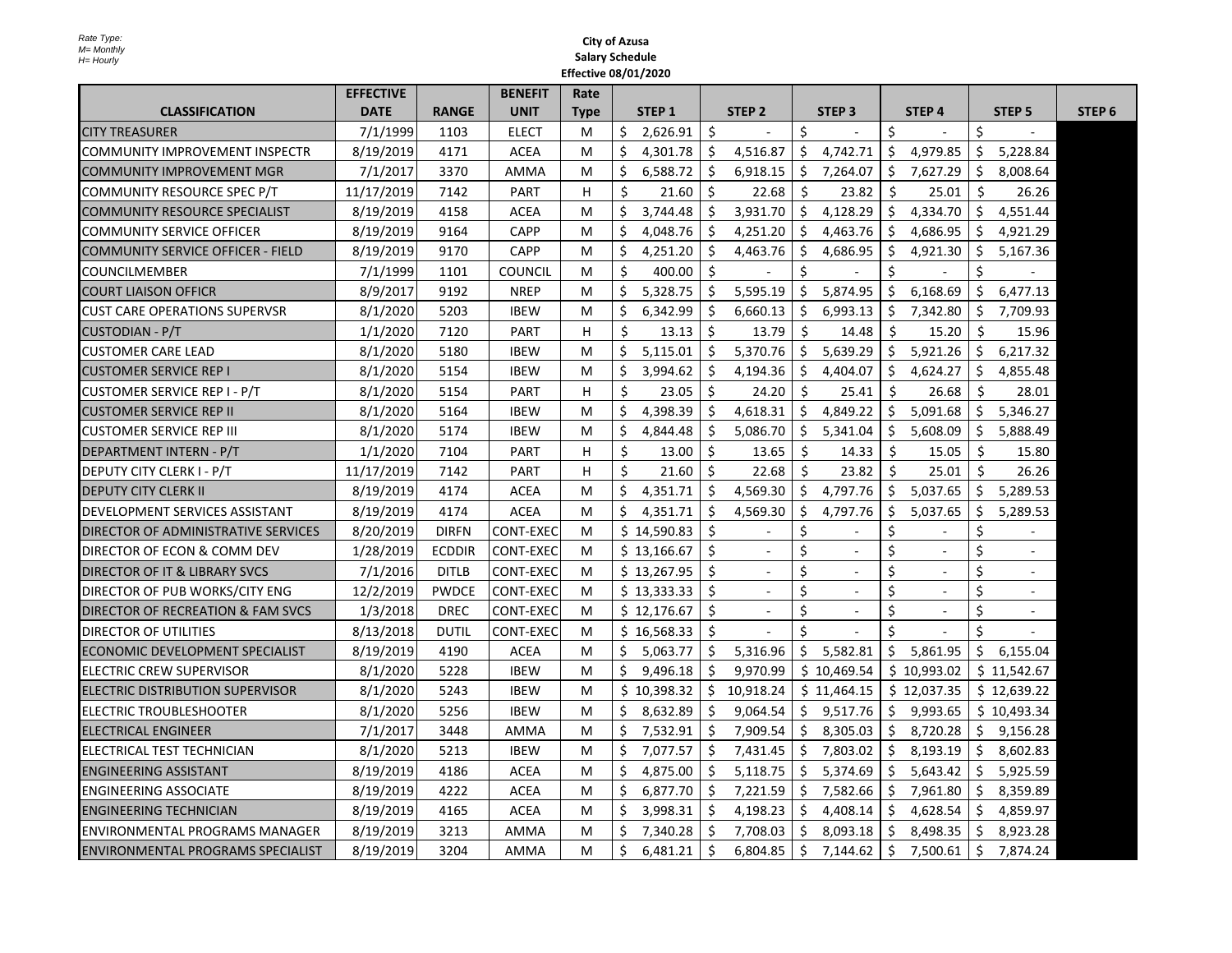|                                       | <b>EFFECTIVE</b> |              | <b>BENEFIT</b> | Rate        |         |                   |              |                   |         |                   |     |                   |     |               |                   |
|---------------------------------------|------------------|--------------|----------------|-------------|---------|-------------------|--------------|-------------------|---------|-------------------|-----|-------------------|-----|---------------|-------------------|
| <b>CLASSIFICATION</b>                 | <b>DATE</b>      | <b>RANGE</b> | <b>UNIT</b>    | <b>Type</b> |         | STEP <sub>1</sub> |              | STEP <sub>2</sub> |         | STEP <sub>3</sub> |     | STEP <sub>4</sub> |     | <b>STEP 5</b> | STEP <sub>6</sub> |
| EXEC ASSISTANT ADMIN SVCS DEPT        | 7/26/2020        | 4179         | <b>NREP</b>    | M           | Ŝ.      | 4,786.88          | \$           | 5,026.22          | \$      | 5,277.53          | \$. | 5,541.41          | \$  | 5,818.48      |                   |
| EXEC ASSISTANT TO THE CITY MGR        | 8/11/2017        | 4187         | <b>NREP</b>    | M           | \$      | 4,980.71          | Ŝ.           | 5,229.75          | \$      | 5,491.23          | \$  | 5,765.79          | \$  | 6,054.08      |                   |
| <b>FACILITIES MAINTENANCE FOREMAN</b> | 6/18/2019        | 8184         | SEIU           | M           | Ś.      | 4,931.88          | Ŝ.           | 5,178.47          | Ś.      | 5,437.40          | Ŝ.  | 5,709.27          | \$  | 5,994.73      |                   |
| FIELD SERVICE REPRESENTATIVE          | 8/1/2020         | 5184         | <b>IBEW</b>    | M           | \$      | 5,337.24          | Ś.           | 5,604.11          | Ŝ.      | 5,884.31          | \$  | 6,178.52          | \$  | 6,487.45      |                   |
| FIELD SERVICE SUPERVISOR              | 8/1/2020         | 5194         | <b>IBEW</b>    | M           | Ŝ.      | 5,881.60          | Ŝ.           | 6,175.68          | Ŝ.      | 6,484.48          | Ŝ.  | 6,808.69          | \$  | 7,149.13      |                   |
| <b>FINANCE MANAGER</b>                | 5/18/2020        | 3213         | <b>AMMA</b>    | M           | $\zeta$ | 7,340.28          | Ś.           | 7,708.03          | Ś.      | 8,093.18          | Ŝ.  | 8.498.35          | Ŝ.  | 8,923.28      |                   |
| HOME DELIVERED MEAL ASST - P/T        | 1/1/2020         | 7093         | <b>PART</b>    | н           | \$      | 13.00             | Ŝ.           | 13.65             | \$      | 14.33             | Ŝ.  | 15.05             | Ŝ.  | 15.80         |                   |
| HOME DELIVERED MEAL MGR - P/T         | 1/1/2020         | 7119         | <b>PART</b>    | н           | \$      | 14.30             | Ś            | 15.02             | \$      | 15.77             | Ŝ.  | 16.55             | Ŝ.  | 17.38         |                   |
| <b>HR/RISK MGT ANALYST</b>            | 8/12/2017        | 4192         | <b>NREP</b>    | M           | \$      | 5,160.99          | Ś.           | 5,419.04          | Ŝ.      | 5,689.99          |     | \$5,974.49        | \$  | 6,273.22      |                   |
| HUMAN RESOURCES MANAGER               | 8/20/2019        | 3213         | <b>NREP</b>    | M           | \$      | 7,340.28          | Ŝ.           | 7,708.03          | \$      | 8,093.18          | \$  | 8,498.35          | -\$ | 8,923.28      |                   |
| HUMAN RESOURCES TECHNICIAN            | 8/19/2019        | 4174         | <b>NREP</b>    | M           | Ś.      | 4,351.71          | Ŝ.           | 4,569.30          | \$      | 4,797.76          | Ŝ.  | 5,037.65          | Ŝ.  | 5,289.53      |                   |
| HUMAN RESOURCES TECHNICIAN - P/T      | 11/17/2019       | 4174         | <b>PART</b>    | н           | \$      | 25.11             | Ŝ.           | 26.36             | Ŝ.      | 27.68             | \$. | 29.06             | Ŝ.  | 30.52         |                   |
| INFO TECH SYS & NETWORK MGR           | 3/11/2018        | 3531         | AMMA           | M           | \$      | 8,772.49          | \$           | 9,211.13          | \$      | 9,671.68          |     | \$10,155.27       |     | \$10,663.02   |                   |
| IINFORMATION TECH ANALYST             | 8/19/2019        | 4188         | <b>ACEA</b>    | M           | Ŝ.      | 5,000.91          | Ś.           | 5,250.96          | \$      | 5,513.50          | S.  | 5,789.18          | Ŝ.  | 6,078.64      |                   |
| <b>INFORMATION TECH ANALYST P/T</b>   | 11/17/2019       | 4188         | <b>PART</b>    | н           | Ś.      | 28.85             | Ŝ.           | 30.29             | Ŝ.      | 31.81             | Ŝ.  | 33.40             | Ŝ.  | 35.07         |                   |
| <b>INSTRUCTOR GUARD - P/T</b>         | 1/1/2020         | 7109         | <b>PART</b>    | н           | \$      | 14.30             | Ŝ.           | 15.02             | Ŝ.      | 15.77             | Ŝ.  | 16.55             | Ŝ.  | 17.38         |                   |
| JAIL, FLEET & FACILITIES COORD        | 8/19/2019        | 9164         | <b>NREP</b>    | M           | \$      | 4,048.76          | Ś.           | 4,251.20          | Ś.      | 4,463.76          | Ŝ.  | 4,686.95          | Ŝ.  | 4,921.29      |                   |
| JUNIOR ACCOUNTANT                     | 7/26/2020        | 4179         | <b>ACEA</b>    | M           | $\zeta$ | 4,786.88          | Ś.           | 5,026.22          | Ŝ.      | 5,277.53          | Ŝ.  | 5,541.41          | Ŝ.  | 5,818.48      |                   |
| <b>LIBRARIAN</b>                      | 7/26/2020        | 4175         | <b>ACEA</b>    | M           | \$      | 5,026.22          | Ŝ.           | 5,277.53          | Ŝ.      | 5,541.41          | \$  | 5,818.48          | Ŝ.  | 6,109.40      |                   |
| LIBRARIAN - P/T                       | 7/26/2020        | 4175         | <b>PART</b>    | н           | \$      | 29.00             | Ŝ.           | 30.45             | \$      | 31.97             | \$  | 33.57             | Ŝ.  | 35.25         |                   |
| LIBRARY AIDE - P/T                    | 1/1/2020         | 7105         | <b>PART</b>    | н           | Ŝ.      | 13.65             | \$           | 14.33             | \$      | 15.05             | Ŝ.  | 15.80             | \$  | 16.59         |                   |
| LIBRARY ASSISTANT III                 | 8/19/2019        | 4150         | <b>ACEA</b>    | M           | Ś       | 3,475.30          | Ŝ.           | 3,649.07          | \$      | 3,831.52          | \$  | 4,023.09          | \$  | 4,224.25      |                   |
| LIBRARY BOOKMOBILE DRIVER - P/T       | 1/1/2020         | 7116         | <b>PART</b>    | н           | \$      | 15.02             | Ŝ.           | 15.77             | \$      | 16.55             | Ŝ.  | 17.38             | Ś.  | 18.25         |                   |
| <b>LIBRARY CIRCULATION SUPERVISOR</b> | 8/19/2019        | 4166         | <b>ACEA</b>    | M           | Ś.      | 4,052.40          | Ś.           | 4,255.02          | Ś.      | 4,467.78          | Ś.  | 4,691.17          | \$  | 4,925.72      |                   |
| LIBRARY PAGE - P/T                    | 1/1/2020         | 7099         | <b>PART</b>    | н           | Ś.      | 13.00             | Ŝ.           | 13.65             | \$      | 14.33             | Ŝ.  | 15.05             | Ŝ.  | 15.80         |                   |
| <b>LIBRARY SERVICES MANAGER</b>       | 10/7/2019        | 3348         | AMMA           | M           | \$      | 6,634.12          | Ś            | 6,965.83          | \$      | 7,314.12          | Ŝ.  | 7,679.83          | \$  | 8,063.82      |                   |
| LIFEGUARD - P/T                       | 1/1/2020         | 7105         | <b>PART</b>    | H           | Ś.      | 13.65             | Ŝ.           | 14.33             | Ś.      | 15.05             | Ŝ.  | 15.80             | Ŝ.  | 16.59         |                   |
| LINE MECHANIC                         | 8/1/2020         | 5218         | <b>IBEW</b>    | M           | \$      | 7,720.37          | Ś.           | 8,106.39          | Ŝ.      | 8,511.71          | Ŝ.  | 8,937.30          | Ŝ.  | 9,384.15      |                   |
| LIT SRV & ADLT ED COORD               | 8/19/2019        | 4321         | <b>ACEA</b>    | M           | \$      | 4,392.98          | \$           | 4,612.66          | \$      | 4,843.26          | \$. | 5,085.42          | \$  | 5,339.69      |                   |
| LIT SRV & ADLT ED COORD - P/T         | 11/17/2019       | 4321         | <b>PART</b>    | н           | Ś.      | 25.34             | Ŝ.           | 26.61             | \$      | 27.94             | Ŝ.  | 29.34             | Ŝ.  | 30.81         |                   |
| LITERACY PROGRAM ASSISTANT            | 8/19/2019        | 4320         | <b>ACEA</b>    | M           | \$      | 2,888.88          | \$           | 3,033.32          | \$      | 3,184.99          | Ś.  | 3,344.25          | \$  | 3,511.47      |                   |
| LITERACY PROGRAM ASST - P/T           | 11/17/2019       | 4320         | <b>PART</b>    | H           | Ŝ.      | 16.67             | Ŝ.           | 17.50             | Ŝ.      | 18.37             | Ŝ.  | 19.29             | Ŝ.  | 20.26         |                   |
| <b>MANAGEMENT ANALYST</b>             | 8/15/2017        | 3295         | <b>NREP</b>    | м           | \$      | 4,955.10          | \$           | 5,264.80          | \$      | 5,574.48          | \$. | 5,884.17          | \$  | 6,193.89      |                   |
| MANAGEMENT INTERN - P/T               | 1/1/2020         | 7108         | <b>PART</b>    | н           | \$      | 14.30             | Ŝ.           | 15.02             | \$      | 15.77             | \$  | 16.55             | \$  | 17.38         |                   |
| <b>MAYOR</b>                          | 7/1/1999         | 1101         | <b>COUNCIL</b> | M           | Ś.      | 400.00            | $\mathsf{S}$ |                   | $\zeta$ |                   | Ś.  |                   | Ś.  |               |                   |
| <b>METER READER</b>                   | 8/1/2020         | 5179         | <b>IBEW</b>    | M           | \$      | 5,084.77          | Ŝ.           | 5,399.01          | Ŝ.      | 5,605.96          | Ŝ.  | 5,886.26          | Ŝ.  | 6,180.58      |                   |
| <b>METER READER - P/T</b>             | 8/1/2020         | 5179         | <b>PART</b>    | H           | \$      | 29.34             | Ŝ.           | 30.80             | Ŝ.      | 32.34             | Ŝ.  | 33.96             | Ŝ.  | 35.66         |                   |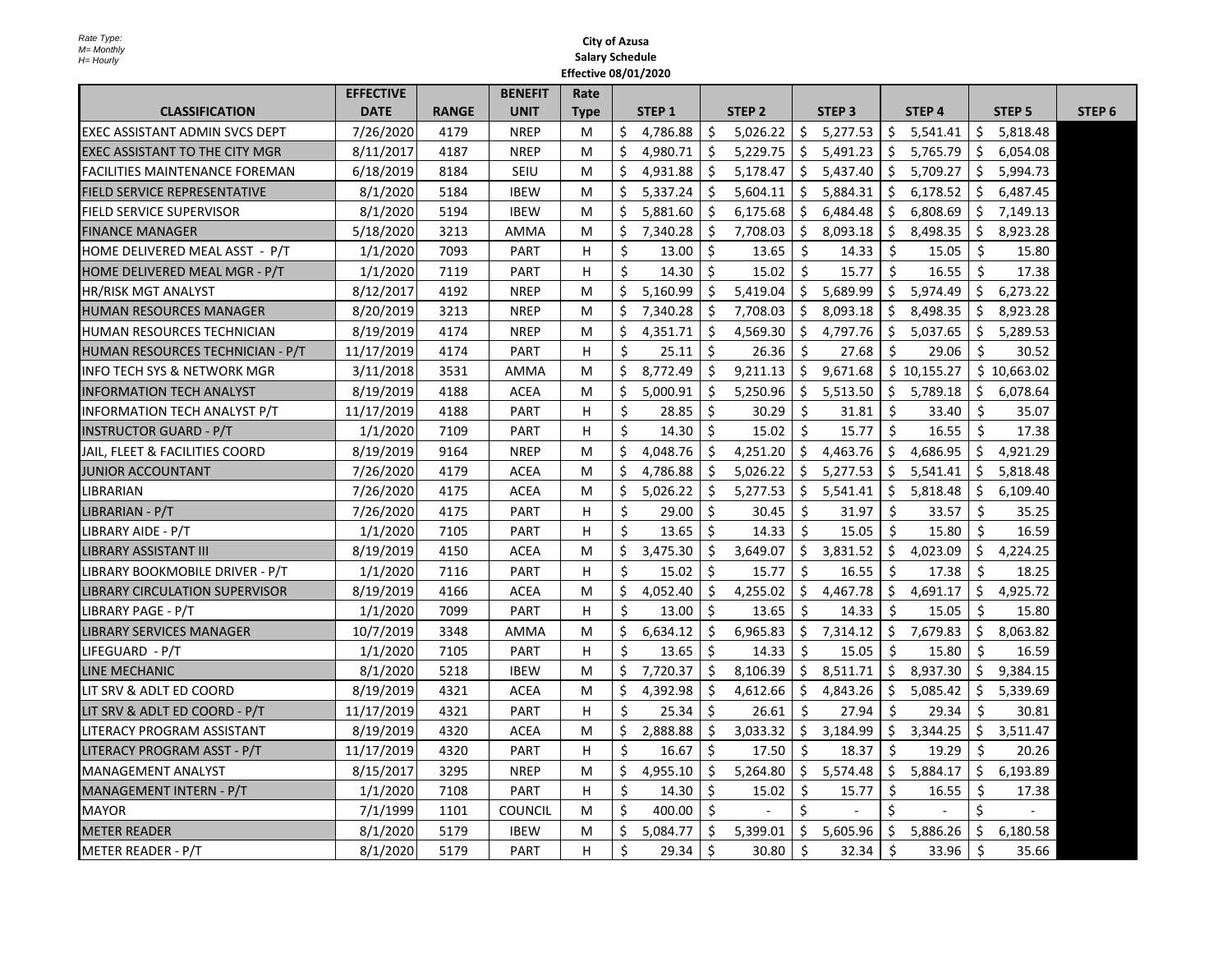|                                         | <b>EFFECTIVE</b> |              | <b>BENEFIT</b> | Rate        |    |                   |         |                   |                |                   |    |                   |                |                   |                   |
|-----------------------------------------|------------------|--------------|----------------|-------------|----|-------------------|---------|-------------------|----------------|-------------------|----|-------------------|----------------|-------------------|-------------------|
| <b>CLASSIFICATION</b>                   | <b>DATE</b>      | <b>RANGE</b> | <b>UNIT</b>    | <b>Type</b> |    | STEP <sub>1</sub> |         | STEP <sub>2</sub> |                | STEP <sub>3</sub> |    | STEP <sub>4</sub> |                | STEP <sub>5</sub> | STEP <sub>6</sub> |
| NEIGHBORHOOD SVCS COORDINATOR           | 7/1/2017         | 3210         | <b>AMMA</b>    | М           | \$ | 5,841.62          | \$      | 6,133.20          | \$             | 6,440.95          | \$ | 6,762.13          | \$             | 7,099.42          |                   |
| OFC SP I/WTR DRGHT TECH - P/T           | 11/17/2019       | 4133         | <b>PART</b>    | H.          | Ś. | 17.13             | \$      | 17.99             | Ŝ.             | 18.89             | Ŝ. | 19.83             | Ŝ.             | 20.82             |                   |
| <b>OFFICE SPECIALIST I</b>              | 8/19/2019        | 4133         | <b>ACEA</b>    | М           | \$ | 2,969.56          | \$      | 3,118.04          | \$             | 3,273.94          | \$ | 3,437.64          | \$             | 3,609.52          |                   |
| OFFICE SPECIALIST I - P/T               | 11/17/2019       | 4133         | <b>PART</b>    | н           | Ŝ. | 17.13             | Ś       | 17.99             | Ŝ.             | 18.89             | Ŝ. | 19.83             | Ś              | 20.82             |                   |
| <b>OFFICE SPECIALIST II</b>             | 8/19/2019        | 4143         | <b>ACEA</b>    | M           | \$ | 3,256.62          | Ŝ.      | 3,419.45          | \$             | 3,590.42          | Ŝ  | 3,769.94          | Ŝ.             | 3,958.44          |                   |
| OFFICE SPECIALIST II - P/T              | 11/17/2019       | 4143         | <b>PART</b>    | М           | \$ | 18.79             | Ś.      | 19.73             | Ŝ.             | 20.71             | Ŝ. | 21.75             | Ŝ.             | 22.84             |                   |
| PARK AMBASSADOR - P/T                   | 1/1/2020         | 7113         | <b>PART</b>    | M           | Ŝ. | 13.00             | Ś.      | 13.65             | Ŝ.             | 14.33             | Ŝ. | 15.05             | Ŝ.             | 15.80             |                   |
| PARK MAINT CREW SUPERVISOR              | 7/26/2020        | 8205         | SEIU           | М           | Ś  | 4,783.37          | Ŝ       | 5,022.54          | \$.            | 5,273.67          | Ŝ. | 5,537.35          | Ś              | 5,814.22          |                   |
| <b>PARK MAINT SUPERVISOR</b>            | 7/26/2020        | 8206         | SEIU           | М           | Ś  | 5,361.39          | Ś       | 5,629.46          | \$             | 5,910.93          | Ś. | 6,206.48          | Ś.             | 6,516.80          |                   |
| PARK MAINT WORKER I                     | 7/26/2020        | 8207         | SEIU           | M           | Ś. | 3,573.73          | Ŝ.      | 3,752.42          | \$             | 3,940.04          | Ŝ. | 4,137.04          | Ś              | 4,343.89          |                   |
| PARK MAINT WORKER II                    | 7/26/2020        | 8208         | SEIU           | М           | \$ | 3,923.98          | \$      | 4,120.18          | \$             | 4,326.19          | \$ | 4,542.50          | \$.            | 4,769.62          |                   |
| <b>PARK MAINT WORKER III</b>            | 7/26/2020        | 8209         | <b>SEIU</b>    | M           | Ś  | 4,351.71          | Ś.      | 4,569.30          | \$.            | 4,797.76          | \$ | 5,037.65          | S              | 5,289.53          |                   |
| <b>PAYROLL SPECIALIST</b>               | 2/18/2020        | 4174         | <b>ACEA</b>    | M           | Ś  | 4,351.71          | Ś.      | 4,569.30          | \$.            | 4,797.76          | Ŝ. | 5,037.65          | Ŝ              | 5,289.53          |                   |
| PLANNING MANAGER                        | 10/1/2018        | 3436         | <b>AMMA</b>    | М           | \$ | 7,622.84          | \$      | 8,003.98          | \$             | 8,404.18          | \$ | 8,824.37          | \$             | 9,265.59          |                   |
| PLANNING TECHNICIAN                     | 8/19/2019        | 4165         | ACEA           | М           | Ś  | 3,998.31          | Ŝ.      | 4,198.23          | \$.            | 4,408.14          | Ś  | 4,628.54          | S              | 4,859.97          |                   |
| POLICE ADMINISTRATIVE SVC MGR/COR       | 2/18/2020        | 3412         | AMMA           | М           | Ś. | 8,204.39          | \$      | 8,614.61          | \$             | 9,045.34          | Ŝ. | 9,497.61          | Ŝ.             | 9,972.49          |                   |
| POLICE AIDE - P/T                       | 1/1/2020         | 7080         | <b>PART</b>    | H           | Ŝ. | 13.10             | Ś.      | 13.75             | Ŝ.             | 14.44             | Ŝ. | 15.16             | Ŝ.             | 15.92             |                   |
| POLICE CAPTAIN                          | 8/19/2019        | 3482         | APMA           | М           |    | \$12,155.60       | Ŝ.      | 12,763.38         |                | \$13,401.56       |    | \$14,071.63       |                | \$14,775.21       |                   |
| POLICE COMMUNICATION SUPRVISOR          | 8/16/2017        | 9195         | <b>NREP</b>    | M           | Ś. | 6,143.70          | Ś.      | 6,450.85          | \$.            | 6,773.38          | Ś. | 7,112.05          | Ś.             | 7,467.66          |                   |
| POLICE DEPT INFO SYS MANAGER            | 2/26/2018        | 3345         | AMMA           | M           | Ś  | 7,279.70          | Ś.      | 7,643.67          | \$             | 8,025.86          | Ŝ. | 8,427.16          | Ś              | 8,848.50          |                   |
| POLICE DISPATCHER                       | 8/19/2019        | 9166         | <b>CAPP</b>    | М           | Ś  | 4,226.96          | Ŝ.      | 4,438.31          | \$             | 4,660.22          | Ŝ. | 4,893.23          | \$.            | 5,137.90          |                   |
| POLICE DISPATCHER - P/T                 | 11/17/2019       | 9166         | PART           | н           | \$ | 24.39             | Ŝ.      | 25.61             | $\zeta$        | 26.89             | \$ | 28.23             | \$             | 29.64             |                   |
| POLICE LIEUTENANT                       | 8/19/2019        | 3423         | <b>APMA</b>    | M           |    | \$10,241.08       | Ŝ.      | 10,753.15         |                | \$11,290.80       |    | \$11,855.34       |                | \$12,448.11       |                   |
| POLICE OFFICER                          | 8/19/2019        | 6101         | <b>APOA</b>    | М           | \$ | 6,466.33          | \$      | 6,791.87          | \$             | 7,134.55          | \$ | 7,495.18          | S.             | 7,874.78          | \$8,268.52        |
| POLICE OFFICER CORPORAL                 | 8/1/2020         | 6106         | <b>APOA</b>    | М           | \$ | 6,959.40          | $\zeta$ | 7,307.37          | $\zeta$        | 7,672.74 \$       |    | 8,056.38          | $\ddot{\zeta}$ | 8,459.20          | \$8,882.16        |
| POLICE OFFICER RESERVE - LEVEL I - P/T  | 11/17/2019       | 6101R        | <b>PART</b>    | н           | Ŝ. | 37.31             |         |                   |                |                   |    |                   |                |                   |                   |
| POLICE OFFICER RESERVE - LEVEL II - P/T | 11/17/2019       | 6184R        | <b>PART</b>    | H           | \$ | 30.46             |         |                   |                |                   |    |                   |                |                   |                   |
| <b>POLICE OFFICER TRAINEE</b>           | 8/19/2019        | 6184         | <b>NREP</b>    | M           | Ŝ. | 5,279.65          | Ŝ.      | 5,543.63          | \$             | 5,820.81          | Ŝ. | 6,111.85          | Ś.             | 6,417.45          |                   |
| POLICE RECORDS SPECIALIST I             | 8/19/2019        | 9140         | CAPP           | М           | Ś  | 3,228.02          | Ś.      | 3,389.42          | Ŝ.             | 3,558.89          | Ś. | 3,736.84          | Ś              | 3,923.68          |                   |
| POLICE RECORDS SPECIALIST I - P/T       | 11/17/2019       | 9140         | <b>PART</b>    | H           | Ŝ. | 18.62             | \$      | 21.48             | Ŝ.             | 22.56             | Ŝ. | 23.68             | Ś.             | 24.87             |                   |
| POLICE RECORDS SPECIALIST II            | 8/19/2019        | 9150         | <b>CAPP</b>    | M           | Ś  | 3,546.33          | Ś.      | 3,723.65          | \$             | 3,909.83          | Ś. | 4,105.32          | Ś              | 4,310.59          |                   |
| POLICE RECORDS SPECIALIST III           | 8/19/2019        | 9160         | <b>CAPP</b>    | М           | Ŝ. | 3,870.20          | \$      | 4,063.71          | \$.            | 4,266.90          | \$ | 4,480.24          | \$             | 4,704.25          |                   |
| POLICE RECORDS SUPERVISOR               | 8/19/2019        | 9165         | CAPP           | М           | Ŝ. | 4,835.28          | \$      | 5,077.04          | $\ddot{\zeta}$ | 5,330.90          | \$ | 5,597.44          | S              | 5,877.31          |                   |
| <b>POLICE SERGEANT</b>                  | 8/19/2019        | 3416         | <b>APMA</b>    | M           | Ś  | 8,581.43          | Ś.      | 9,010.51          | \$             | 9,461.04          | Ś. | 9,934.10          |                | \$10,430.80       |                   |
| POLICE SERGEANT- RESERVE / P/T          | 11/17/2019       | 7175         | <b>PART</b>    | н           | \$ | 49.51             | \$      | 51.98             | Ŝ.             | 54.58             | Ŝ. | 57.31             | \$             | 60.18             |                   |
| POOL MANAGER - P/T                      | 1/1/2020         | 7143         | <b>PART</b>    | н           | \$ | 17.30             | Ŝ.      | 18.17             | Ŝ.             | 19.08             | Ŝ. | 20.03             | Ś.             | 21.03             |                   |
| POWER RESOURCES SCHEDULER               | 8/19/2019        | 4238         | <b>ACEA</b>    | M           | \$ | 7,240.31          | Ŝ.      | 7,602.95          | \$             | 7,983.10          | Ŝ. | 8,382.25          | Ŝ.             | 8,801.36          |                   |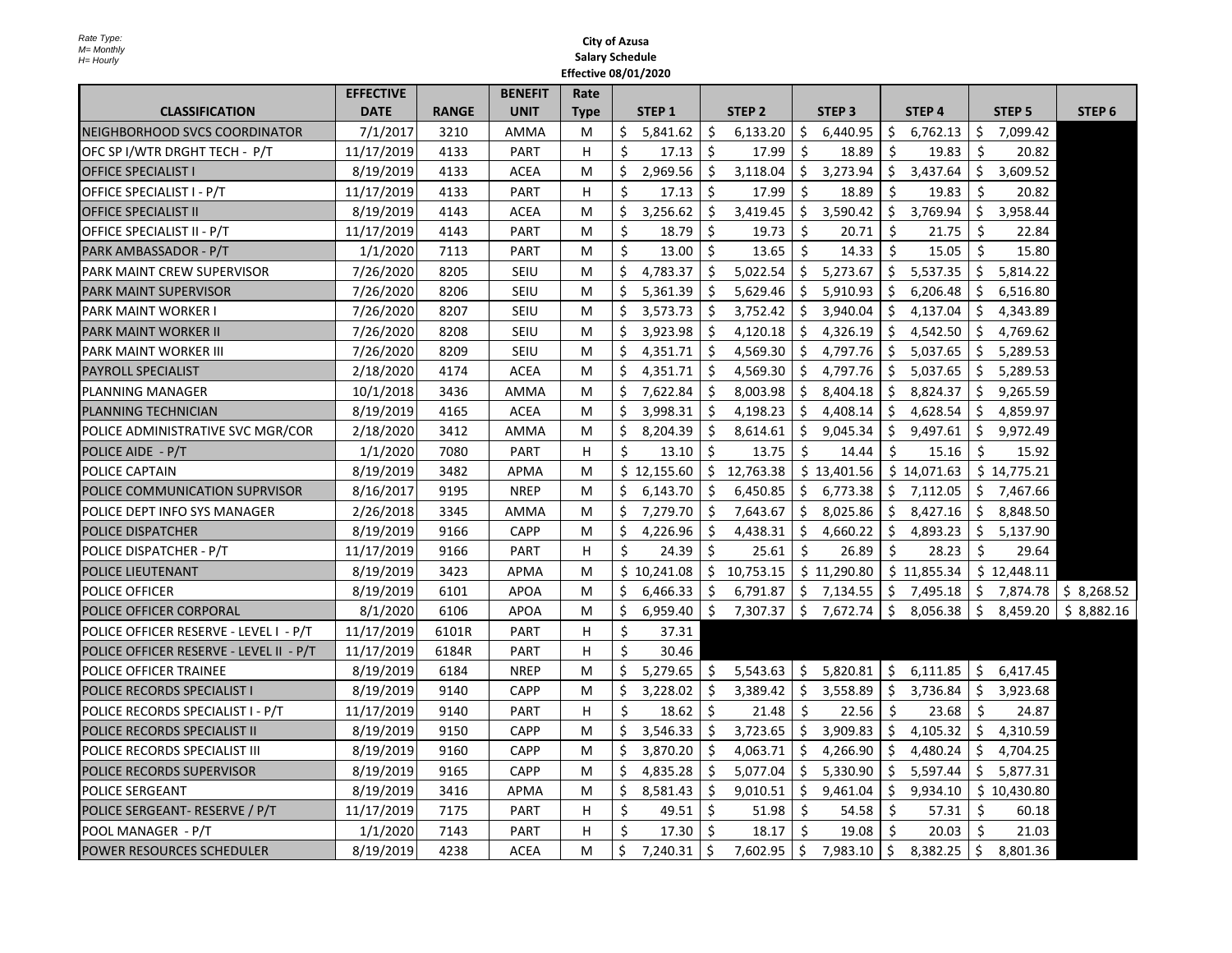|                                          | <b>EFFECTIVE</b> |              | <b>BENEFIT</b> | Rate        |     |                   |              |                   |     |                   |     |                   |     |                   |                   |
|------------------------------------------|------------------|--------------|----------------|-------------|-----|-------------------|--------------|-------------------|-----|-------------------|-----|-------------------|-----|-------------------|-------------------|
| <b>CLASSIFICATION</b>                    | <b>DATE</b>      | <b>RANGE</b> | <b>UNIT</b>    | <b>Type</b> |     | STEP <sub>1</sub> |              | STEP <sub>2</sub> |     | STEP <sub>3</sub> |     | STEP <sub>4</sub> |     | STEP <sub>5</sub> | STEP <sub>6</sub> |
| <b>PROP, EVID &amp; CRIME SCENE TECH</b> | 8/18/2017        | 9191         | <b>NREP</b>    | M           | Ś.  | 5,160.99          | Ś.           | 5,419.04          | \$  | 5,689.99          | Ŝ.  | 5,974.49          | \$. | 6,273.22          |                   |
| <b>PUBLIC WORKS INSPECTOR</b>            | 6/18/2019        | 8203         | SEIU           | м           | Ś   | 5,302.79          | \$           | 5,567.93          | \$  | 5,846.33          | \$  | 6,138.64          | \$  | 6,445.57          |                   |
| PUBLIC WORKS PROJECT MANAGER             | 11/18/2019       | 4222         | <b>ACEA</b>    | м           | Ś   | 6,877.70          | Ŝ.           | 7,221.59          | \$  | 7,582.66          | \$  | 7,961.80          | \$. | 8,359.89          |                   |
| PUBLIC WORKS SUPERINTENDENT              | 3/18/2019        | 3435         | AMMA           | М           | \$. | 7,259.85          | <sup>S</sup> | 7,622.83          | \$  | 8,003.98          | \$. | 8,404.18          | S.  | 8,824.37          |                   |
| <b>PUBLIC WORKS SUPERVISOR</b>           | 6/18/2019        | 8204         | SEIU           | м           | Ś.  | 5,809.52          | Ŝ.           | 6,100.00          | Ŝ.  | 6,405.00          | Ŝ.  | 6,725.25          | Ŝ.  | 7,061.51          |                   |
| <b>PURCHASING AGENT</b>                  | 8/1/2020         | 5187         | <b>IBEW</b>    | M           | Ś   | 5,558.91          | Ŝ.           | 5,836.85          | Ŝ.  | 6,128.69          | Ŝ.  | 6,435.13          | Ŝ.  | 6,756.88          |                   |
| <b>REC SUPER- PARKS OPERATIONS</b>       | 12/19/2017       | 3365         | AMMA           | м           | \$  | 6,450.85          | \$.          | 6,773.38          | \$  | 7,112.05          | \$. | 7,467.66          | S.  | 7,841.04          |                   |
| IREC SUPER- PROGRAMS & SVCS              | 12/19/2017       | 3365         | AMMA           | м           | \$  | 6.450.85          | \$           | 6,773.38          | \$  | 7,112.05          | Ś.  | 7,467.66          | Ś.  | 7,841.04          |                   |
| <b>RECEPTIONIST - P/T</b>                | 11/17/2019       | 4143         | PART           | H           | \$  | 18.79             | Ŝ.           | 19.73             | -\$ | 20.71             | Ŝ.  | 21.75             | \$. | 22.84             |                   |
| <b>RECREATION AIDE - P/T</b>             | 1/1/2020         | 7063         | PART           | н           | Ś.  | 13.00             | \$           | 13.65             | \$  | 14.33             | \$  | 15.05             | Ŝ.  | 15.80             |                   |
| IRECREATION COORDINATOR                  | 8/19/2019        | 4151         | <b>ACEA</b>    | М           | Ś   | 3,553.80          | Ś.           | 3.731.50          | Ŝ.  | 3,918.08          | Ŝ.  | 4,113.98          | Ŝ.  | 4,319.68          |                   |
| RECREATION COORDINATOR - P/T             | 11/17/2019       | 7141         | <b>PART</b>    | H           | Ś   | 20.50             | Ŝ.           | 21.53             | -\$ | 22.60             | Ŝ.  | 23.73             | Ŝ.  | 24.92             |                   |
| <b>RECREATION LEADER - P/T</b>           | 1/1/2020         | 7112         | <b>PART</b>    | н           | Ś   | 13.65             | Ś            | 14.33             | Ŝ.  | 15.05             | Ś.  | 15.80             | Ŝ.  | 16.59             |                   |
| RECREATION SUPERVISOR                    | 8/19/2019        | 4197         | <b>ACEA</b>    | М           | Ś.  | 5,363.38          | Ŝ.           | 5,631.56          | \$  | 5,913.16          | \$  | 6,208.82          | \$  | 6,519.26          |                   |
| ISENIOR ACCOUNTANT                       | 8/19/2019        | 4211         | <b>ACEA</b>    | м           | Ś.  | 6,188.05          | Ŝ.           | 6,497.45          | \$  | 6,822.33          | Ŝ.  | 7,163.44          | Ŝ.  | 7,521.61          |                   |
| SENIOR ADMINISTRATIVE TECHNICIAN         | 7/26/2020        | 4179         | <b>ACEA</b>    | м           | Ŝ.  | 4,786.88          | Ŝ.           | 5,026.22          | Ŝ.  | 5,277.53          | Ŝ.  | 5,541.41          | Ŝ.  | 5,818.48          |                   |
| SENIOR COMMUNITY IMPROVM'T INSP          | 8/19/2019        | 4172         | <b>ACEA</b>    | м           | Ś   | 5,177.93          | Ŝ.           | 5,436.83          | \$  | 5,708.67          | Ŝ.  | 5,994.10          | \$  | 6,293.81          |                   |
| SENIOR ELECTRIC TEST TECHNCIAN           | 8/1/2020         | 5223         | <b>IBEW</b>    | М           | Ś.  | 7,803.38          | Ŝ.           | 8,193.53          | \$  | 8,603.23          | Ŝ.  | 9,033.39          | Ŝ.  | 9,485.05          |                   |
| <b>SENIOR ELECTRICAL ENGINEER</b>        | 7/1/2017         | 3515         | <b>AMMA</b>    | м           | Ś   | 8.706.57          | Ŝ.           | 9,141.91          | \$  | 9,598.99          |     | \$10,078.92       |     | \$10,582.89       |                   |
| <b>SENIOR INFO TECH ANALYST</b>          | 8/19/2019        | 4214         | ACEA           | М           | \$. | 6,217.25          | \$.          | 6,528.11          | \$  | 6,854.52          |     | \$7,197.24        | \$. | 7,557.11          |                   |
| SENIOR INSTRUCTOR GUARD - P/T            | 1/1/2020         | 7110         | PART           | H           | \$  | 15.73             | \$           | 16.52             | -\$ | 17.34             | \$  | 18.21             | Ŝ.  | 19.12             |                   |
| ISENIOR LIBRARIAN TECH SVCS              | 7/26/2020        | 4185         | <b>ACEA</b>    | м           | Ś   | 5,528.84          | Ś.           | 5.805.28          | Ŝ.  | 6,095.55          | Ś.  | 6,400.32          | Ŝ.  | 6.720.34          |                   |
| <b>SENIOR LIBRARIAN YOUTH SERVICES</b>   | 7/26/2020        | 4185         | <b>ACEA</b>    | м           | Ś   | 5,528.84          | \$           | 5,805.28          | \$  | 6,095.55          | \$. | 6,400.32          | \$  | 6,720.34          |                   |
| ISENIOR MGMT ANALYST                     | 7/1/2017         | 3306         | <b>AMMA</b>    | м           | Ś   | 5,450.62          | Ŝ.           | 5,729.88          | \$  | 6,131.93          | Ŝ.  | 6,472.61          | \$  | 6,813.26          |                   |
| SENIOR MGMT ANALYST - CMO                | 8/19/2017        | 3306         | <b>NREP</b>    | М           | Ś   | 5,450.62          | \$.          | 5,729.88          | \$. | 6,131.93          | \$. | 6,472.61          | S.  | 6,813.26          |                   |
| <b>SENIOR OFFICE SPECIALIST</b>          | 8/19/2019        | 4158         | <b>ACEA</b>    | м           | Ŝ.  | 3,744.48          | Ŝ            | 3,931.70          | Ŝ.  | 4,128.29          | Ŝ.  | 4,334.70          | Ŝ.  | 4,551.44          |                   |
| SENIOR OFFICE SPECIALIST - P/T           | 11/17/2019       | 4158         | PART           | H           | Ś.  | 21.60             | Ŝ.           | 22.68             | Ŝ.  | 23.82             | Ś.  | 25.01             | Ŝ.  | 26.26             |                   |
| <b>SENIOR PAYROLL SPECIALIST</b>         | 7/26/2020        | 4179         | <b>ACEA</b>    | м           | Ś.  | 4,786.88          | Ŝ.           | 5,026.22          | \$  | 5,277.53          | \$  | 5,541.41          | \$  | 5,818.48          |                   |
| <b>SENIOR PLANNER</b>                    | 8/19/2019        | 4207         | <b>ACEA</b>    | М           | Ś.  | 6,149.30          | Ś.           | 6,456.77          | \$  | 6,779.61          | Ŝ.  | 7,118.59          | \$  | 7,474.52          |                   |
| ISENIOR POWER RESOURCES COORD            | 12/19/2017       | 3450         | <b>AMMA</b>    | м           | Ś   | 7,602.32          | Ŝ.           | 7,982.44          | Ŝ.  | 8,381.56          | Ŝ.  | 8,800.64          | Ŝ.  | 9,240.99          |                   |
| SENIOR POWER RESOURCES PLANNER           | 12/19/2017       | 3460         | AMMA           | м           | \$  | 8,534.32          | \$.          | 8,961.05          | \$  | 9,409.10          | \$. | 9,879.18          |     | \$10,373.14       |                   |
| SENIOR RECREATION LEADER - P/T           | 11/17/2019       | 7148         | <b>PART</b>    | м           | Ś.  | 16.01             | Ŝ.           | 16.81             | -Ś  | 17.65             | Ŝ.  | 18.53             | Ŝ.  | 19.46             |                   |
| ISENIOR WATER SYSTEM ENGINEER            | 7/1/2020         | 3515         | AMMA           | M           | Ś   | 8,706.57          | Ŝ.           | 9,141.91          | \$  | 9,598.99          |     | \$10,078.92       |     | \$10,582.89       |                   |
| ISITE MANAGER - P/T                      | 1/1/2020         | 7118         | PART           | H           | Ś.  | 14.33             | Ŝ.           | 15.05             | -\$ | 15.80             | Ŝ.  | 16.59             | Ŝ.  | 17.42             |                   |
| <b>STORE KEEPER</b>                      | 8/1/2020         | 5172         | <b>IBEW</b>    | м           | \$  | 4,751.70          | Ŝ.           | 4,989.30          | \$  | 5,238.76          | \$  | 5,500.69          | \$  | 5,775.73          |                   |
| <b>STREET MAINT CREW SUPERVISOR</b>      | 6/18/2019        | 8184         | SEIU           | м           | S   | 4,931.88          | Ŝ.           | 5,178.47          | Ŝ.  | 5,437.40          | Ŝ.  | 5,709.27          | Ŝ.  | 5,994.73          |                   |
| <b>STREET MAINT WORKER I</b>             | 6/18/2019        | 8153         | <b>SEIU</b>    | м           | \$  | 3,674.14          | \$           | 3,857.85          | \$  | 4,050.74          | \$  | 4,253.28          | Ŝ.  | 4,465.94          |                   |